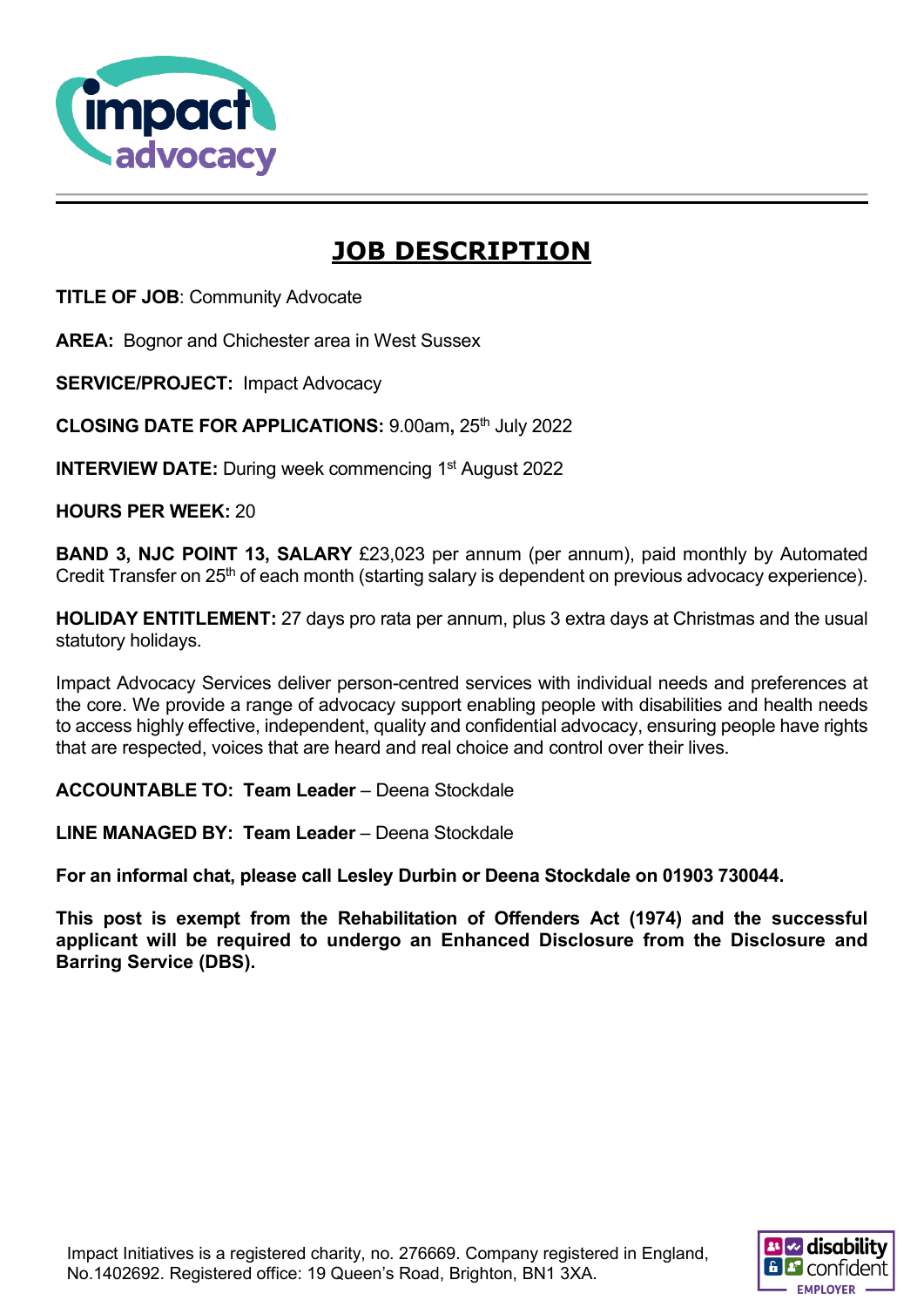## **BACKGROUND AND AIMS OF PROJECT:**

Impact has provided Advocacy Services in West Sussex and for over fifteen years. The services have developed over time changing to meet the current needs of those who use them, and the service currently provides a range of community and self-advocacy services to people with disabilities in West Sussex.

### **THE ROLE:**

This role is to provide one to one advocacy in the community to people with Learning disabilities, autism physical and sensory disabilities and acquired brain injury. We also provide advocacy support for parents with learning disabilities going through Child Care Proceedings

Main Tasks will include:

- Providing advocacy support to a case load of advocacy partners.
- Researching information and putting this into easy-to-understand formats for the people that you support.
- Recording notes of meeting on our advocacy database.
- Attending one to one supervision, Peer supervision, training, and monthly team meetings.
- Working in line with Impact's policies and procedures including Equalities, Adult Safeguarding, and Health and Safety.